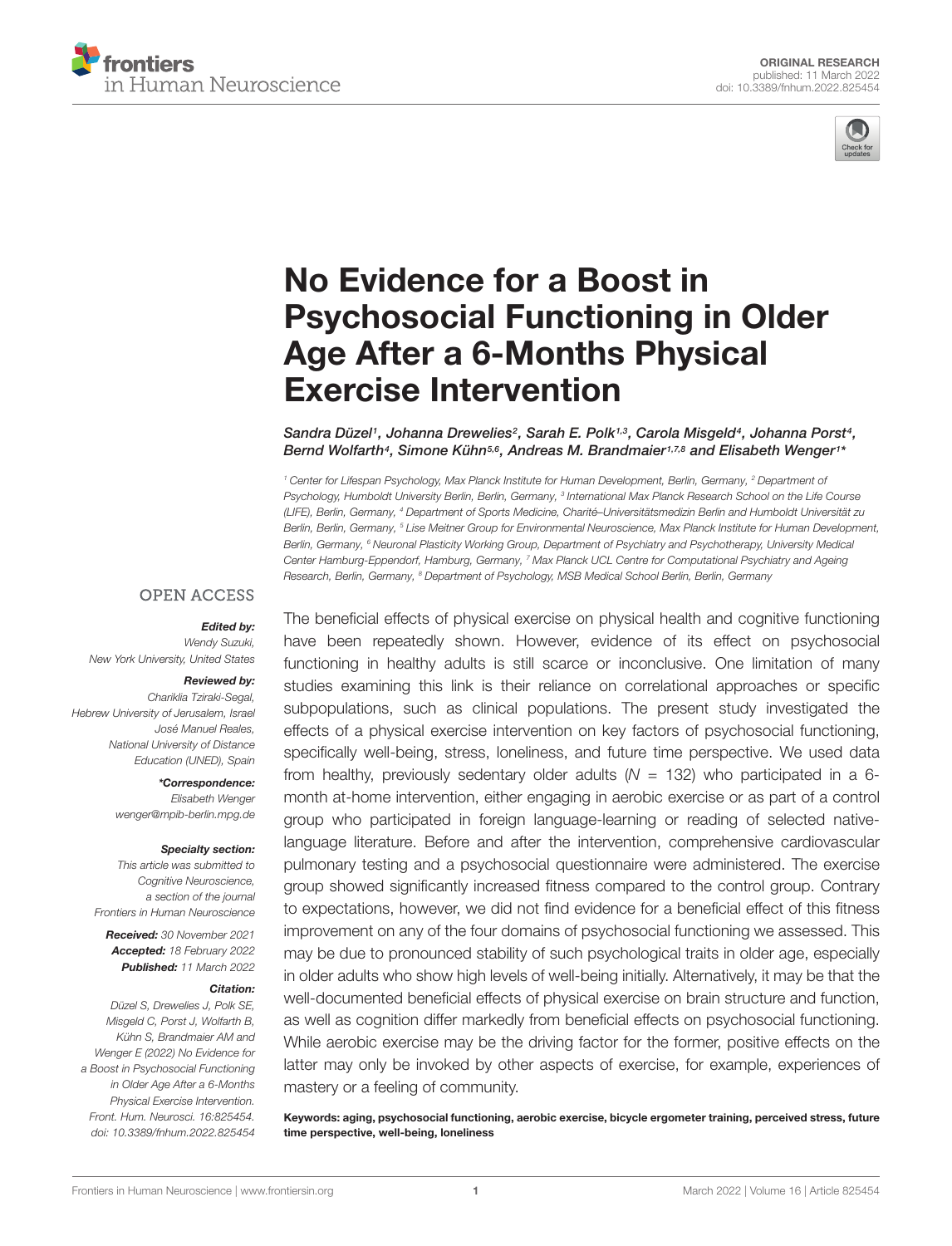# INTRODUCTION

There is convincing evidence from numerous studies that physical exercise may be beneficial for physical and cognitive functioning (e.g., [Prakash et al.,](#page-9-0) [2015;](#page-9-0) [Macpherson et al.,](#page-9-1) [2017\)](#page-9-1). First and foremost, physical activity has been shown to lower the risk for cardiovascular disease, stroke, and diabetes, as well as reduce all-cause mortality overall, thereby leading to higher life expectancy [\(Lear et al.,](#page-9-2) [2017\)](#page-9-2). Observational studies also continue to suggest that adults who engage in physical activity have a reduced risk of cognitive decline and dementia [\(Podewils et al.,](#page-9-3) [2005;](#page-9-3) [Ferencz et al.,](#page-8-0) [2014\)](#page-8-0), and that exercise can exert a protective effect on cognitive functioning [\(Ahlskog et al.,](#page-8-1) [2011;](#page-8-1) [Ngandu](#page-9-4) [et al.,](#page-9-4) [2015\)](#page-9-4). Importantly, these documented beneficial effects of physical activity span from pure physiological effects to higherorder cognition as described above, as well as to anatomy [\(Firth](#page-8-2) [et al.,](#page-8-2) [2018\)](#page-8-2) and functional connectivity of the brain [\(Stillman](#page-10-0) [et al.,](#page-10-0) [2019\)](#page-10-0). The common conception of the potential positive effects of physical exercise on brain structure and function relies on the following assumed mechanism of action: physical exercise targets the cardiovascular system and may therefore lead to increased brain perfusion, resulting in better oxygenation of all cells in the brain [\(Pereira et al.,](#page-9-5) [2007\)](#page-9-5). This in turn may lead to maintained or even improved indices of brain structure, as angiogenesis may trigger neurogenesis, synaptogenesis, or changes in neuropil, all leading to increased gray matter volume [\(Kleemeyer et al.,](#page-9-6) [2015;](#page-9-6) [Maass et al.,](#page-9-7) [2015\)](#page-9-7).

Even though it has been shown that exercise is related to several physiological outcomes, evidence of its effect on mental health, mood, or psychosocial functioning in general in healthy older adults is still scarce or inconclusive. Psychosocial functioning is used here as an umbrella term for a number of psychological risk and resilience factors that are related but distinct. Importantly, as such it cannot be measured as a single construct or factor but rather encompasses distinct, established and validated measures, such as well-being or perceived stress. The lack of experimental evidence for a causal link between physical activity and improved psychological functioning has been noted in various qualitative reviews of studies on the aging population [see [Brown](#page-8-3) [\(1992\)](#page-8-3), [O'Connor et al.](#page-9-8) [\(1993\)](#page-9-8), [McAuley and Rudolph](#page-9-9) [\(1995\)](#page-9-9), and [Spirduso and Cronin](#page-9-10) [\(2001\)](#page-9-10)]. Research on the association of physical activity and psychosocial functioning generally report positive effects [\(Netz et al.,](#page-9-11) [2005;](#page-9-11) [Penedo and Dahn,](#page-9-12) [2005\)](#page-9-12). For example, one meta-analysis reported a small but significant effect of exercise on well-being in healthy older adults (Cohen's  $d = 0.24$ ; [Netz et al.,](#page-9-11) [2005\)](#page-9-11). However, many current findings are based on correlational designs that have limited value in informing about causal effects and, particularly, effects at the within-person level. Additionally, studies are often based on a variety of exercise regimes, such as regimes including dancing, Hatha yoga, or group-based activities [\(West et al.,](#page-10-1) [2004\)](#page-10-1), thereby confounding which factors could specifically be driving the positive effects of engaging in exercise. Other studies did not investigate psychosocial functioning as a multi-faceted construct, but rather only focused on select aspects, often also in clinical populations (e.g., [McAuley and Rudolph,](#page-9-9) [1995;](#page-9-9) [Langlois et al.,](#page-9-13) [2013\)](#page-9-13). Therefore, here we focus on four global facets of psychosocial functioning which have previously been shown to be associated with physical exercise or fitness. Specifically, we examine exercise- and fitnessrelated effects on well-being, perceived stress, loneliness, and future time perspective. Different factors may play a role in the suggested positive effects of physical exercise on psychosocial functioning. These factors may exist on the level of physiology (e.g., via changes of catecholamines, endorphins), on the level of psychology (e.g., distraction, feeling of mastery), and on the level of the environment (e.g., social integration).

Well-being has consistently been shown to be associated with higher levels of physical exercise [\(Hassmén et al.,](#page-9-14) [2000;](#page-9-14) [McAuley et al.,](#page-9-15) [2007;](#page-9-15) [Zubala et al.,](#page-10-2) [2017;](#page-10-2) [Mandolesi et al.,](#page-9-16) [2018\)](#page-9-16). However, several open questions remain regarding this association, including the directionality of effects, as well as whether the effects occur at specific doses of exercise. The time scale at which these effects emerge is also not yet fully understood, as well as whether or not the effects of exercise are preventive or corrective [\(Scully et al.,](#page-9-17) [1998\)](#page-9-17).

Perceived stress, that is, the subjective perception of stress [\(Salmon,](#page-9-18) [2001;](#page-9-18) [Klaperski et al.,](#page-9-19) [2013;](#page-9-19) [Lippke et al.,](#page-9-20) [2015\)](#page-9-20), can also be influenced by physical activity. This is notable as the biological and behavioral consequences of experiencing high levels of stress have been shown consistently to have a serious impact on several physical health issues [\(Cohen et al.,](#page-8-4) [2007;](#page-8-4) [Haskell et al.,](#page-8-5) [2007;](#page-8-5) [Miller et al.,](#page-9-21) [2009\)](#page-9-21). Moreover, it has been demonstrated that the physical health benefits of physical activity are particularly evident among individuals who experience high, as compared to low levels of stress [\(Brown and Siegel,](#page-8-6) [1988;](#page-8-6) [Carmack et al.,](#page-8-7) [1999\)](#page-8-7). Physical training interventions have been repeatedly shown to reduce the burden of chronic stress [\(McEwen,](#page-9-22) [2007\)](#page-9-22) and can also lead to significant changes in acute stress levels [\(Atlantis et al.,](#page-8-8) [2004\)](#page-8-8).

Loneliness can be described as the subjective experience that one's social network is insufficient in size or unsatisfactory in quality [\(de Jong-Gierveld,](#page-8-9) [1987\)](#page-8-9). Loneliness is associated with a number of negative physical health outcomes, as well as impaired cognition, clinical dementia, and depression [\(Ehlers et al.,](#page-8-10) [2017\)](#page-8-10). In a large sample of older adults, [Netz et al.](#page-9-23) [\(2013\)](#page-9-23) found that perceptions of loneliness were highest among sedentary participants, while participants categorized as "sufficiently active" (involved in moderate physical activity for at least 150 min a week or in intensive activity for at least 75 min a week) reported lower levels of loneliness. Similarly, physical intervention studies have been shown to reduce loneliness in older adults [\(McAuley et al.,](#page-9-24) [2000;](#page-9-24) [Masi et al.,](#page-9-25) [2011\)](#page-9-25). Social support environment and physical exercise may jointly serve to reduce perceptions of loneliness [\(Masi et al.,](#page-9-25) [2011;](#page-9-25) [McEwen and Gianaros,](#page-9-26) [2011;](#page-9-26) [McHugh and](#page-9-27) [Lawlor,](#page-9-27) [2012\)](#page-9-27).

Future time perspective (FTP) relates to the human cognitive capacity for imagining the future, and forms an important psychological basis of motivated behavior in everyday life [\(Andre](#page-8-11) [et al.,](#page-8-11) [2018\)](#page-8-11). Time perspective, a psychological construct denoting subjective orientation toward the remaining future horizon, has been consistently associated with health behaviors; higher FTP scores have been associated with more frequent exercise [\(Adams and Nettle,](#page-8-12) [2009;](#page-8-12) [Gulley,](#page-8-13) [2013;](#page-8-13) [Guthrie et al.,](#page-8-14) [2013;](#page-8-14)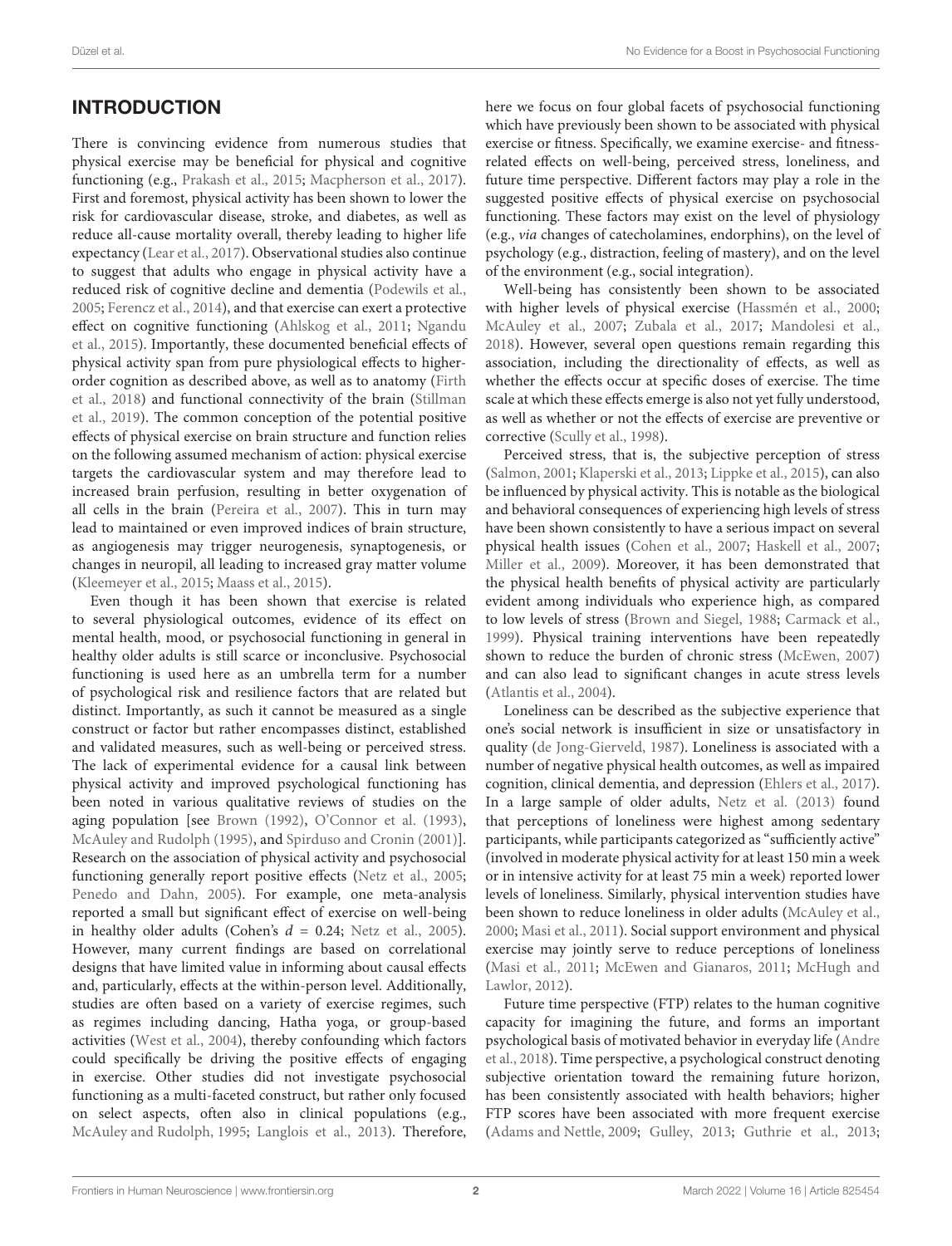[Hall and Epp,](#page-8-15) [2013\)](#page-8-15). However, most studies examining the association between exercise and time perspective were based on correlational designs, and it remains unclear whether and how exercise directionally affects FTP.

### The Present Study

Using data from an intensive training study with 132 healthy, previously sedentary older adults that included a physical exercise regime, foreign language learning, and a book club, we investigated the effects of 6 months of physical exercise training on four major aspects of psychosocial function. Specifically, we expected that engaging in physical activity would lead to an increase in well-being, and would ameliorate perceived acute stress and perceived loneliness. Finally, we expected that physical exercise would extend one's future time perspective.

### MATERIALS AND METHODS

### **Participants**

Volunteers were recruited via newspaper advertisements and previous participation in studies [Berlin Aging study II; see [Gerstorf et al.](#page-8-16) [\(2015\)](#page-8-16)]. Two hundred and one participants met the following inclusion criteria: right-handed, age between 63 and 78 years old, no history of head injury, serious medical, neurological, or psychological disorder, or use of any medication affecting memory function, suitable for an MR environment (e.g., no metallic implants, claustrophobia), could not fluently speak a romance language and were not proficient in more than one language besides German, and did not engage in aerobic exercise more than once every 2 weeks prior to study enrollment. Those were sent to a medical check-up. Twenty-two participants were excluded due to contraindication for interval-based at-home (i.e., unsupervised) exercise training (e.g., aneurysm, insufficiently treated high blood pressure, etc.). One hundred and fiftynine participants were enrolled in the study. During training, 17 participants dropped out due to health-related issues or time constraints, leaving 142 participants, who completed the full study. Participants were considered fully compliant if they completed at least a total of 1890 min (equaling approximately 90 min per intervention week) of study-related activity during the 6-month study period. Following this screening, the final effective sample consists of 132 participants (63–78 years old;  $M = 70.6$ , SD = 3.7; female = 50.8%) in the current analyses. The Ethics committee of the German Society for Psychology (DGPs) approved the study and written informed consent was collected from all participants.

### Experimental Design

Our 6-month intervention study originally aimed to investigate differential effects of foreign language training, exercise training, and a combination of the two on brain structure and function and cognitive performance in older adults. A more detailed description of the methods and all collected variables can be found in [Wenger et al.](#page-10-3) [\(2022\)](#page-10-3).

All eligible volunteers were pseudo-randomly assigned to one of four groups: (1) an active control group, (2) a language training group, (3) an exercise training group, or (4) a combined language and exercise training group. Before the 6-month training period (pre-test), participants underwent a comprehensive physical assessment including cardiopulmonary exercise testing (CPET) with lactate diagnostics, cognitive testing, a magnetic resonance imaging (MRI) session, and were asked to fill out comprehensive psychosocial take-home questionnaires and return these during their next visit to the institute, before beginning the intervention (pre-test). After 3 months (mid), participants underwent cognitive testing and MR imaging again (mid). After the full training period of 6 months (post-test), CPET, cognitive testing, MR imaging, and psychosocial takehome questionnaires were administered again.

# Interventions

### Active Control Group

The active control group (ACG;  $n = 32$ ) was instructed to read pre-selected German literature on a tablet (Lenovo TB2-X30L TAB) for about 45 min per day for at least 6 days per week. Additionally, participants attended weekly group sessions during which they discussed short stories and poems informally and without preparation, selected and verbally presented by external facilitators<sup>[1](#page-2-0)</sup>.

#### Language Group

The language group (LG;  $n = 32$ ) was instructed to learn Spanish as a novel foreign language within the 6-month intervention period using the Babbel application on a tablet, studying for about 30 min a day (or until they completed one lesson) for 6 days a week at home. Participants were also instructed to read preselected German literature on the tablet at a slow pace for an additional 15 min a day, in order to spend a total of ca. 45 min doing study-related activities each day. They also participated in weekly 1-h group sessions (5–10 participants per session) consisting of a Spanish class led by external Spanish teachers.

#### Exercise Group

Participants in the exercise group (EG;  $n = 39$ ) engaged in moderate aerobic exercise at home three to four times per week on a bicycle ergometer (DKN Ergometer AM-50) and Bluetoothlinked tablet with a personalized interval training regime. The training initially lasted 30 min at an individually set intensity, and the difficulty increased by 3 min per interval and by 3 to 4 watts approximately every 2 weeks. After completing a training session, participants could indicate if they found the training too easy or difficult, and the intensity could be remotely adjusted accordingly in order to keep training intensity at a reasonable difficulty. Participants in the exercise group were also instructed to read pre-selected German literature on the tablet for an additional 15 min on days when they trained and for 45 min on the other days, again in order to spend a total of ca. 45 min doing studyrelated activities each day. Finally, those in the exercise group participated in weekly 1-h group sessions consisting of toning and stretching, led by an external instructor.

<span id="page-2-0"></span><sup>1</sup><http://shared-reading.de/>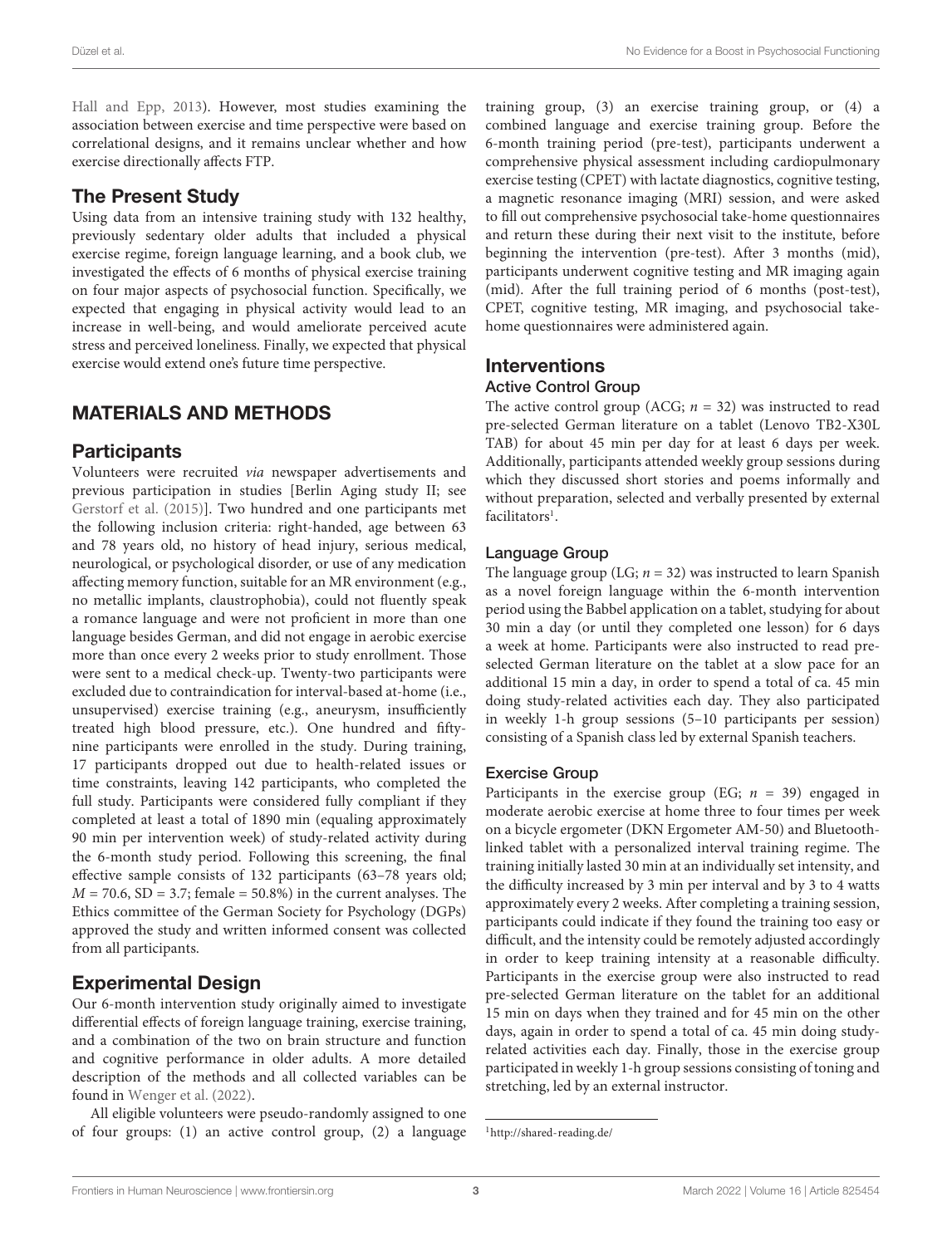#### Combined Language and Exercise Group

Participants in the combined language and exercise training group (L + EG;  $n = 29$ ) learned Spanish using Babbel 6 days per week and also engaged in the interval training on an ergometer for 3–4 days per week, as described above. They also joined weekly Spanish classes (separate from the language group) in groups.

#### Analysis Based on a Division of All Exercisers vs. All Non-exercisers

In this analysis, we specifically wanted to investigate any potential effects of physical exercise on measures of psychosocial functioning. As described above, we ensured that participants in all groups spent comparable amounts of time on studyrelated activities, that is, both the exercise-only group and the combined language and exercise group were instructed to spend equal amounts of time exercising on their bicycle ergometers. Therefore, it was possible to collapse all participants who trained on their bicycle ergometers into an exercisers group (EG & L + EG;  $n = 68$ ) and compare these to a non-exercisers group, which included all participants who did not do any kind of physical exercise training (ACG and LG;  $n = 64$ ).

### Fitness Assessment

The physical assessment with CPET was used to obtain participants' initial fitness level as a basis of the individual training plans. The physical assessment lasted about 2 h and consisted of a general check-up of physical capability for participation in the study at baseline, including a comprehensive anamnesis, a physical check-up, measurement of height, weight, body composition, and lung function, and bicycle ergometry with electrocardiogram and lactate diagnostics. To determine aerobic fitness, peak oxygen uptake  $(VO_2)$ peak) was assessed using CPET by performing a graded maximal exercise test on a cycling ergometer. This was done at pretest, and again after 6 months at post-test. After the pretest measurements, an individual training plan was given to each participant, which was the basis for participants' interval training at home.

### Measures of Psychosocial Functioning

A set of self-report questionnaires of psychosocial functioning that were previously translated into German, validated, and applied within the BASE-II study sample [see [Gerstorf](#page-8-16) [et al.](#page-8-16) [\(2015\)](#page-8-16)] were administered in the current sample. This psychosocial assessment comprised the following measures of psychosocial functioning.

#### Well-Being

We used the Satisfaction with Life Scale to assess the cognitiveevaluative component of well-being (Cronbach's  $\alpha$  = 0.88; [Diener](#page-8-17) [et al.,](#page-8-17) [1985\)](#page-8-17), in which participants rated five statements (e.g., "In most ways my life is close to my ideal") on a five-point scale ranging from 1 (strongly disagree) to 5 (strongly agree) to indicate their level of agreement. Two participants did not provide data for well-being at pre-test, and five did not provide data for well-being at post-test.

#### Perceived Stress

We used the eight-item version of the Perceived Stress Scale (PSS) to assess perceived stress within the last four weeks (Cronbach's  $\alpha$  = 0.85; [Cohen et al.,](#page-8-18) [1994\)](#page-8-18). Participants rated eight statements (e.g., in the last month, "how often have you felt nervous and stressed?") on a five-point scale ranging from 0 (never) to 4 (very often) to indicate their level of agreement. Six participants did not provide data for perceived stress at pre-test, four did not provide data at post-test.

#### Loneliness

Loneliness was measured with the UCLA Loneliness Scale [\(Russell,](#page-9-28) [1996\)](#page-9-28) consisting of seven items (Cronbach's  $\alpha = 0.81$ ; [Hülür et al.,](#page-9-29) [2016\)](#page-9-29). Participants were asked to rate each statement on a five-point Likert scale ranging from 1 (strongly disagree) to 5 (strongly agree). Higher scores indicate stronger feelings of loneliness. Three participants did not provide data for loneliness at pre-test, four did not provide data at post-test.

#### Future Time Perspective

We used the 10-item Future Time Perspective scale [\(Carstensen](#page-8-19) [and Lang,](#page-8-19) [1996\)](#page-8-19) to quantify future time perspective (Cronbach's  $\alpha$  = 0.88; [Kozik et al.,](#page-9-30) [2020\)](#page-9-30). Participants responded to each item (e.g., "Many opportunities await me in the future.") using a Likert scale ranging from 1 (very untrue for me) to 7 (very true for me). The scale composite consists of the unit-weighted mean across items, with lower scores indicating a more limited general future time horizon. Four participants did not provide data for FTP at pre-test, five did not provide data at posttest.

For each measure, the mean over all items was calculated and used in the following analyses.

### **Covariates**

#### Socio-Demographic Variables

Participants' age was calculated as years from birth to the first cognitive assessment. Sex was indicated by a dichotomous variable (male; female). Education was indicated by the number of years in formal schooling (range 9–18 years).

### Statistical Analysis

Statistical analyses were conducted in JASP (JASP Team, [2](#page-3-0)021, version 0.15<sup>2</sup>). All dependent variables, that is,  $VO2_{peak}$ , well-being, perceived stress, loneliness, and FTP met the criteria for normal distribution. Correlations were calculated between all variables. We applied a significance threshold of  $p \sim 0.05$  to all frequentist analyses and report the effect size omega squared ( $\omega^2$ ), where  $\omega^2 = 0.01$  indicates a small effect, 0.06 indicates a medium effect, and 0.14 indicates a large effect.

First, to examine the effectiveness of the exercise intervention, we assessed improvements in physical fitness during the

<span id="page-3-0"></span><sup>2</sup><https://jasp-stats.org>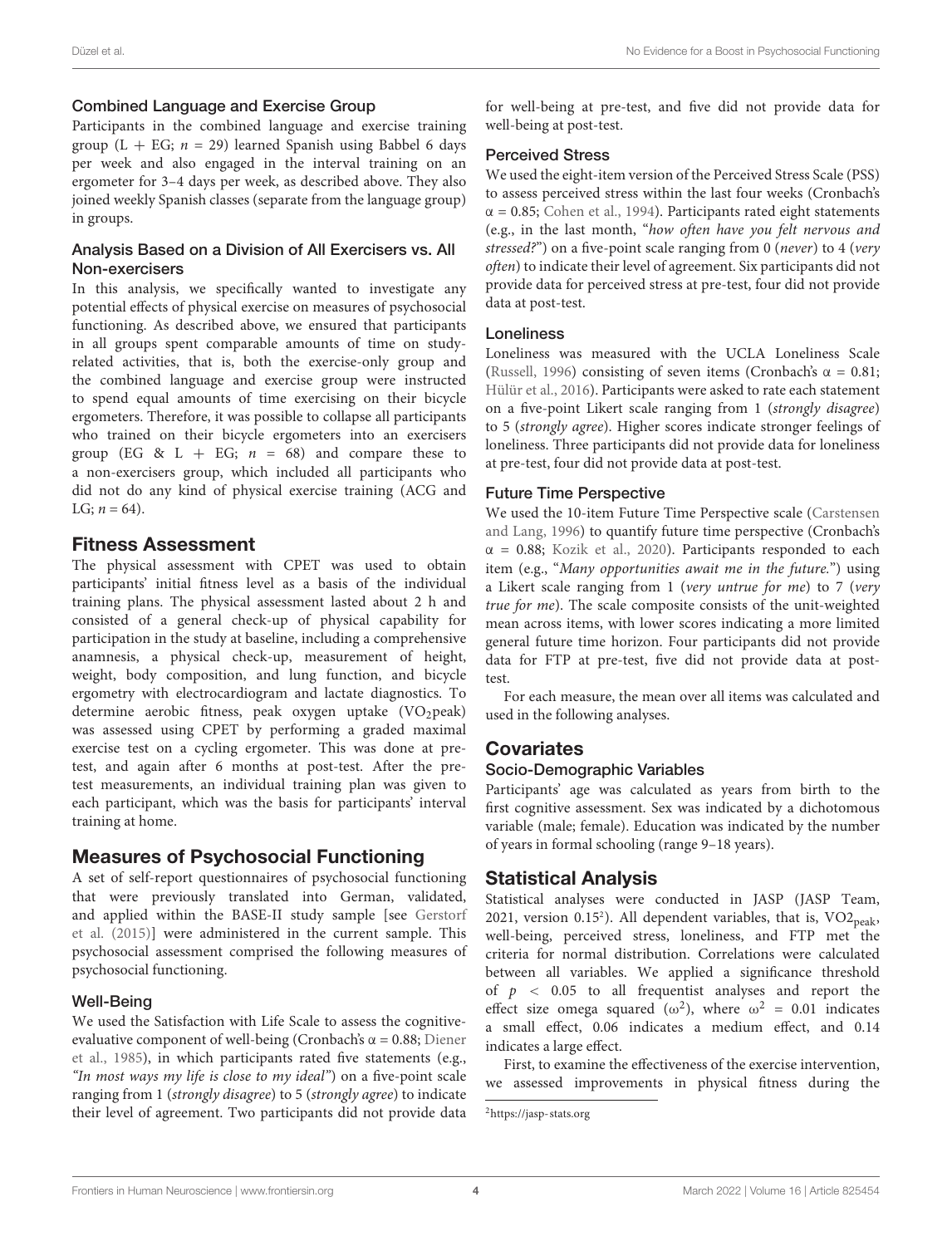intervention period. We performed a classical two-way repeatedmeasures analysis of variances (ANOVA) with group (all exercisers vs. all non-exercisers) as between-subject factor and time (pre-test, post-test) as a within-person factor, and  $VO<sub>2</sub>peak$ as the outcome variable, adjusting for age, sex, and education. Follow-up paired t-tests were performed to assess withingroup changes in fitness levels over time. We additionally performed a Bayesian repeated measures ANOVA with the factors group and time.

Secondly, to answer our main research question, we examined the effect of exercise-training on psychosocial functioning. We performed four classical two-way repeated-measures ANOVAs with group (all exercisers vs. all non-exercisers) and time (pre, post) as factors and well-being, perceived stress, loneliness, and future time perspective as outcome variables, adjusting for age, sex, and education, as well as Bayesian repeated measures ANOVAs with the factors time and group and report our results based on the nomenclature of [Kass and Raftery](#page-9-31) [\(1995\)](#page-9-31). Differing degrees of freedom (dfs) reflect missing data for some variables as described above).

Lastly, we investigated whether interindividual differences in fitness change were associated with changes in any of the psychosocial functioning measures, irrespective of group assignment. To this end, we performed correlations between change in VO<sub>2</sub>peak and change in wellbeing, perceived stress, loneliness, and time perspective, respectively, across all participants, accounting for age, sex and education.

To put our findings into perspective, we carried out a power analysis for a within-between interaction of a repeated-measures ANOVA with two time points and two groups with a total sample size of 132, an α-error probability of 0.05 and a power (1-β error probability) of 0.95. To do so, we used the G∗Power toolbox<sup>[3](#page-4-0)</sup> [\(Faul et al.,](#page-8-20) [2007\)](#page-8-20) with the effect size specification  $f^2$ as in [Cohen](#page-8-21) [\(1988\)](#page-8-21), where 0.02 represents a small effect, 0.15

<span id="page-4-0"></span><sup>3</sup><http://www.gpower.hhu.de/>

<span id="page-4-1"></span>TABLE 1 | Sample descriptives and intervention specifics.

represents a medium effect, and 0.35 represents a large effect [\(Cohen,](#page-8-21) [1988\)](#page-8-21).

### RESULTS

### Sample Characteristics

Descriptive statistics of the sample demographics and intervention specifics per group are provided in **[Table 1](#page-4-1)**. There were no significant differences between all non-exercisers and all exercisers in terms of age, years of education, sex, or total intervention time. **[Table 2](#page-5-0)** summarizes the intercorrelations between the selected psychosocial variables and covariates across all groups. Across all groups, sex was significantly negatively associated with years of education with women having fewer years of education ( $r = -0.307$ ,  $p < 0.001$ ) and fitness (VO<sub>2</sub>peak) at baseline ( $r = -0.406$ ,  $p < 0.001$ ) and at post-test  $(r = -0.445, p < 0.001)$ , with men showing higher VO<sub>2</sub>peak values. At pre-test, well-being was, as expected, negatively associated with perceived stress ( $r = -0.396$ ,  $p < 0.001$ ) and loneliness ( $r = -0.265$ ,  $p < 0.05$ ), and positively associated with FTP ( $r = 0.525$ ,  $p < 0.001$ ). FTP was negatively associated with perceived stress ( $r = -0.213$ ,  $p < 0.05$ ) and loneliness  $(r = -0.219, p < 0.05)$ . There were no significant associations between fitness and well-being, perceived stress, loneliness or FTP at baseline. These were also no significant group differences in fitness, well-being, perceived stress, loneliness, or FTP at baseline (all  $ps > 0.05$ ). All repeated measures showed very high within-measurement correlations over time (VO<sub>2</sub>peak:  $r = 0.839$ , well-being:  $r = 0.733$ , perceived stress:  $r = 0.684$ , loneliness:  $r = 0.702$ , FTP:  $r = 0.760$ ; all  $ps < 0.001$ ).

### Effect of an Exercise Intervention on Psychosocial Functioning

A two-way repeated-measures ANOVA showed a significant group-by-time interaction in fitness (VO<sub>2</sub>peak),  $F(1,118) = 11.29$ ,  $p < 0.001$ ,  $\omega^2 = 0.009$  (see **[Figure 1](#page-6-0)**). Similarly, a Bayesian

|                                                        |                                                 | All non-exercisers                             |                                                | All exercisers                                  | Difference between two<br>groups |            |  |  |  |  |  |
|--------------------------------------------------------|-------------------------------------------------|------------------------------------------------|------------------------------------------------|-------------------------------------------------|----------------------------------|------------|--|--|--|--|--|
|                                                        | Reading group                                   | Language group                                 | Exercise group                                 | Exercise + language<br>group                    |                                  |            |  |  |  |  |  |
| $n$ fully compliant                                    | 32                                              | 32                                             | 39                                             | 29                                              |                                  |            |  |  |  |  |  |
| Age, $M \pm SD$ (range)                                | $70.75 \pm 3.93$<br>$(63.98 - 76.03)$           | $71.54 \pm 3.67$<br>$(65.74 - 78.07)$          | $69.78 \pm 3.47$<br>$(63.87 - 76.90)$          | $70.63 \pm 3.45$<br>$(64.35 - 77.23)$           | $F(1,130) = 2.54$                | $p = 0.11$ |  |  |  |  |  |
| Sex,% females                                          | 40.63%                                          | 56.25%                                         | 51.28%                                         | 51.72                                           | $\chi^2(1) = 0.12$               | $p = 0.73$ |  |  |  |  |  |
| Years of education.<br>$M \pm SD$ (range)              | $13.44 \pm 3.15$<br>$(7 - 16)$                  | $13.15 \pm 3.31$<br>$(7-16)$                   | $13.45 \pm 3.03$<br>$(7 - 16)$                 | $13.59 \pm 3.48$<br>$(7-16)$                    | $F(1, 126) = 0.14$               | $p = 0.71$ |  |  |  |  |  |
| Total min of intervention,<br>$M \pm SD$ (range)       | 4771.75 $\pm$ 1819.59<br>$(2505.00 - 10858.00)$ | 6285.01 $\pm$ 2566.73<br>(2250.23-11718.70)    | 6269.10 $\pm$ 1555.17<br>$(2406.00 - 9790.00)$ | $6275.46 \pm 2863.84$<br>$(1895.12 - 12851.85)$ | $F(1,130) = 3.56$                | $p = 0.06$ |  |  |  |  |  |
| Minutes spent reading,<br>$M \pm SD$ (range)           | $4771.75 \pm 1819.59$<br>(2505.00-10858.00)     | $1756.06 \pm 1371.17$<br>$(30.00 - 5227.00)$   | $3258.80 \pm 1212.46$<br>$(915.00 - 5855.00)$  |                                                 |                                  |            |  |  |  |  |  |
| Minutes spent language<br>learning, $M \pm SD$ (range) |                                                 | $4528.94 \pm 1834.32$<br>$(1870.60 - 8643.58)$ |                                                | $3995.84 \pm 2334.65$<br>$(823.12 - 8697.85)$   |                                  |            |  |  |  |  |  |
| Minutes spent exercising,<br>$M \pm SD$ (range)        |                                                 |                                                | $2966.47 \pm 664.51$<br>(1042.00-4101.00)      | $2418.71 \pm 945.66$<br>$(99.98 - 4296.01)$     |                                  |            |  |  |  |  |  |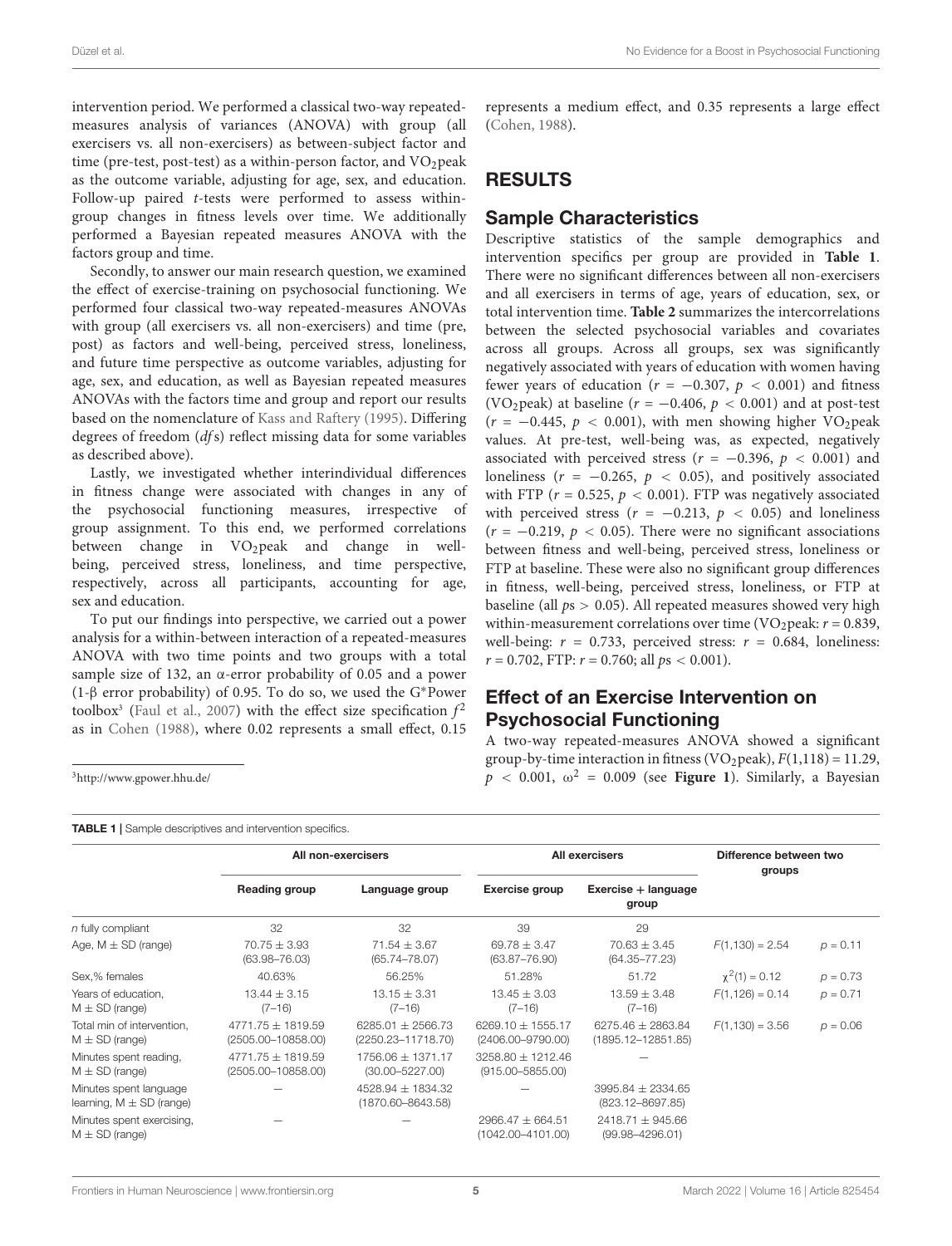| Variable        | 1.                       | 2.        | 3.        | 4.       | 5.       | 6.        | 7.              | 8.        | 9.        | 10.               | 11.       | 12.                      | 13.       | 14. |
|-----------------|--------------------------|-----------|-----------|----------|----------|-----------|-----------------|-----------|-----------|-------------------|-----------|--------------------------|-----------|-----|
| 1. Age          | $\overline{\phantom{m}}$ |           |           |          |          |           |                 |           |           |                   |           |                          |           |     |
| 2. Education    | 0.056                    |           |           |          |          |           |                 |           |           |                   |           |                          |           |     |
| 3. Sex          | $-0.074$                 | $-0.307*$ | -         |          |          |           |                 |           |           |                   |           |                          |           |     |
| 4. Time         | 0.164                    | 0.033     | 0.052     | -        |          |           |                 |           |           |                   |           |                          |           |     |
| 5. $VO2$ pre    | $-0.170$                 | 0.163     | $-0.406*$ | 0.149    |          |           |                 |           |           |                   |           |                          |           |     |
| 6. WB_pre       | $-0.007$                 | 0.075     | $-0.140$  | $-0.071$ | 0.143    |           |                 |           |           |                   |           |                          |           |     |
| 7. Stress pre   | 0.014                    | 0.079     | 0.138     | 0.082    | $-0.028$ | $-0.396*$ | $\qquad \qquad$ |           |           |                   |           |                          |           |     |
| 8. Lone_pre     | $-0.026$                 | 0.031     | $-0.029$  | $-0.119$ | $-0.025$ | $-0.265*$ | 0.103           |           |           |                   |           |                          |           |     |
| 9. FTP_pre      | $-0.111$                 | $-0.092$  | $-0.040$  | $-0.060$ | 0.144    | $0.525*$  | $-0.213*$       | $-0.219*$ |           |                   |           |                          |           |     |
| 10. $VO_2$ post | $-0.178*$                | $0.189*$  | $-0.445*$ | 0.147    | $0.839*$ | 0.171     | $-0.141$        | $-0.039$  | 0.147     | $\qquad \qquad -$ |           |                          |           |     |
| 11. WB post     | $-0.130$                 | $-0.025$  | $-0.038$  | $-0.065$ | 0.140    | $0.733*$  | $-0.303*$       | $-0.330*$ | $0.563*$  | 0.146             |           |                          |           |     |
| 12. Stress post | 0.029                    | 0.153     | 0.014     | 0.031    | $-0.006$ | $-0.463*$ | $0.684*$        | 0.074     | $-0.186*$ | $-0.117$          | $-0.462*$ | $\overline{\phantom{0}}$ |           |     |
| 13. Lone post   | 0.033                    | 0.052     | 0.013     | $-0.024$ | $-0.024$ | $-0.316*$ | 0.163           | $0.702*$  | $-0.297*$ | $-0.087$          | $-0.449*$ | $0.205*$                 |           |     |
| 14. FTP post    | $-0.085$                 | $-0.206*$ | 0.057     | $-0.147$ | 0.042    | $0.483*$  | $-0.271*$       | $-0.204*$ | $0.760*$  | 0.056             | $0.528*$  | $-0.265*$                | $-0.302*$ |     |

<span id="page-5-0"></span>TABLE 2 | Intercorrelations of study measures before and after the intervention across all groups

sex: 1 = male, 2 = female; VO<sub>2</sub>, peak oxygen uptake; time, total time spent on study-related activities (reading, exercising, language learning); WB, well-being; stress, perceived stress; lone, loneliness; FTP, future time perspective.

\*Correlation is significant at the 0.05 level (2-tailed).

repeated measures ANOVA indicated decisive evidence for the inclusion of the main effect of time ( $BF<sub>Inclusion</sub> = 25514.883$ ) and strong evidence for the inclusion of a main effect of group  $(BF<sub>Inclusion</sub> = 21.043)$ , as well as strong evidence [\(Kass and](#page-9-31) [Raftery,](#page-9-31) [1995\)](#page-9-31) for the inclusion of the interaction effect between group and time  $(BF<sub>Inclusion</sub> = 59.200)$ . Together, this shows that our at-home bicycle ergometer training intervention did improve participants' fitness in an objective fitness measure, in comparison to a control group.

Contrary to our expectations, repeated measures ANOVAs revealed no significant differences between the two groups in change over time in any of the indicators of psychosocial functioning (well-being, perceived stress, loneliness, and FTP), adjusting for age, sex, education: well-being,  $F(1, 119) = 0.53$ ,  $p = 0.47, \omega^2 = 0.00;$  perceived stress,  $F(1, 115) = 0.58$ ,  $p = 0.45, \omega^2 = 0.00;$  loneliness,  $F(1, 118) = 1.98, p = 0.16,$  $ω<sup>2</sup> = 0.00$ ; FTP,  $F(1, 116) = 0.33$ ,  $p = 0.57$ ,  $ω<sup>2</sup> = 0.00$  (see **[Figure 1](#page-6-0)**). Bayesian repeated measures ANOVAs corroborate our conclusions about the group-by-time interaction in all of the measures, with evidence against the inclusion of an interaction term in the ANOVA with varying strength: evidence against the inclusion of the interaction in wellbeing was strong  $BF_{Inclusion} = 0.052$ , in perceived stress was strong,  $BF<sub>Inclusion</sub> = 0.066$ , in loneliness was strong,  $BF<sub>Inclusion</sub> = 0.088$ , and in FTP was substantial,  $BF<sub>Inclusion</sub> = 0.229$ . Further details on the results of the Bayesian ANOVAs can be found in the **[Supplementary Material](#page-8-22)**.

A power analysis showed that with a total sample size of 132, two timepoints and two groups, an α-error probability of 0.05 and power of 0.95, the target effect size that could have been detected would be  $f^2 = 0.316$ . This means that we expect to be able to detect a medium to large effect with our repeated measures ANOVAs, testing for an interaction between group and time, in 95 out of 100 times.

In an additional analysis, we investigated whether improvements in fitness were associated with changes in psychosocial functioning across all participants, irrespective of groups. Here, we correlated the difference from pre-test

to post-test in  $VO<sub>2</sub>peak$  with the differences in well-being, perceived stress, loneliness, and time perspective, accounting for age, sex, and education. No significant associations were found (all  $ps > 0.05$ ).

### **DISCUSSION**

In this study, we investigated the effects of a fitness intervention on major psychosocial constructs such as well-being, perceived stress, loneliness, and future time perspective. We used data from healthy, previously sedentary older adults who completed a 6-month at-home intervention in either a reading, a learningonly, an exercise-only, or a combination (exercise and languagelearning) group. All participants underwent comprehensive physical assessments with CPET and completed a take-home psychosocial questionnaire before and after the intervention. We compared the effects of our exercise intervention with the effects of other non-sports-related activities, namely foreign language learning, and a book club.

Results indicated that fitness significantly increased within those participants that did at-home bicycle ergometer training compared to all non-exercisers. Contrary to our hypotheses, we did not find evidence for an improvement in psychosocial functioning as a result of our longitudinal exercise intervention. In the following, we discuss possible reasons why no significant effects of physical exercise on the established constructs of well-being, perceived stress, loneliness, and future time perspective were observed.

Adult development and aging are characterized by stability in many domains of psychosocial functioning. Even though there is a shift in the gain-loss dynamic in older age [\(Baltes,](#page-8-23) [1987\)](#page-8-23), older individuals can compensate for those losses, potentially by adapting their goals or focusing on positive and meaningful aspects of life (e.g., [Charles et al.,](#page-8-24) [2001;](#page-8-24) [Charles and Carstensen,](#page-8-25) [2010;](#page-8-25) [Heckhausen et al.,](#page-9-32) [2010\)](#page-9-32). Importantly, after experiencing both negative or positive life events, older individuals seem to experience short-term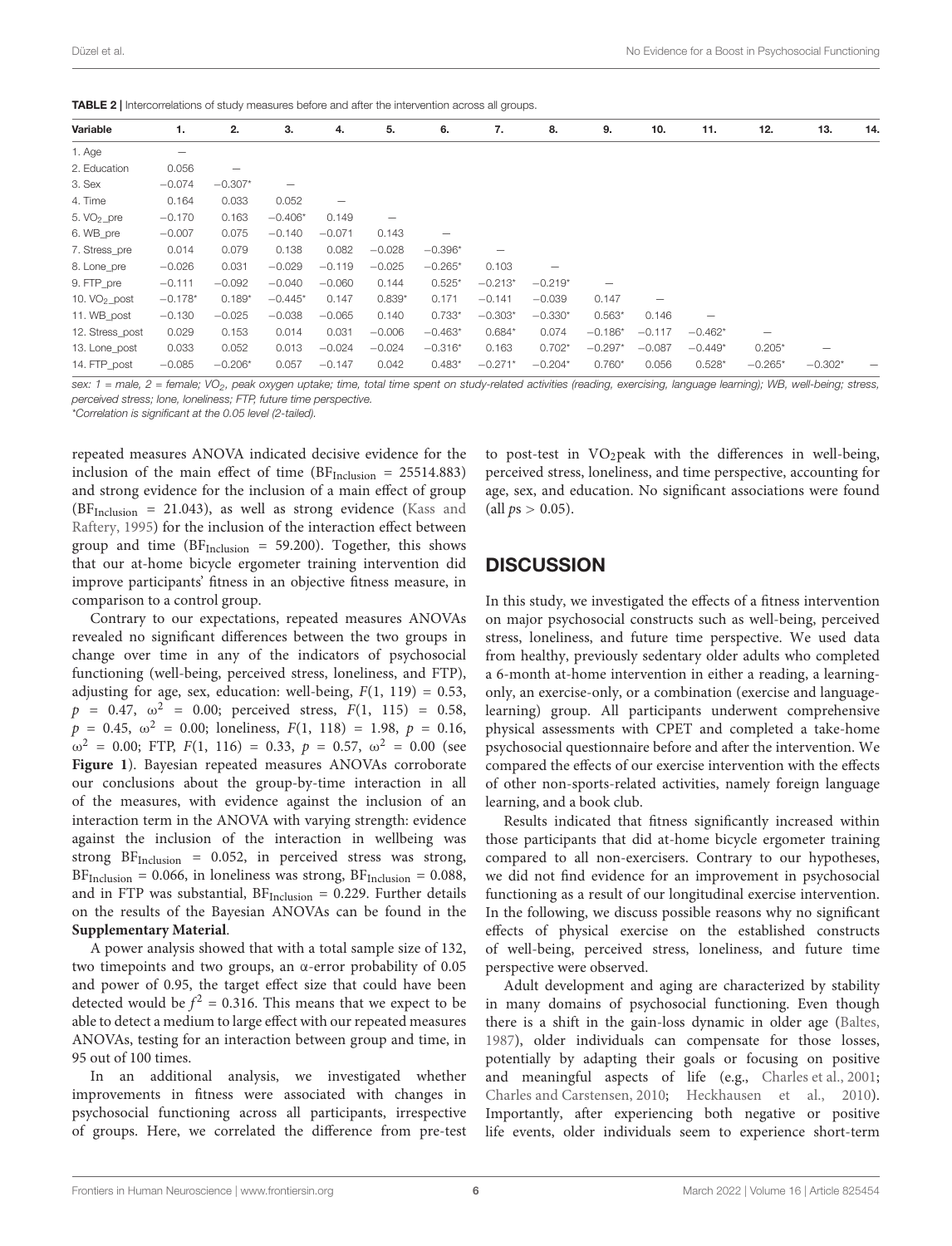

<span id="page-6-0"></span>group interactions in well-being, perceived stress, loneliness, or future time perspective. Error bars represent  $\pm$  1 standard error (SE).

fluctuations but return to their emotional equilibrium [\(Helson,](#page-9-33) [1964;](#page-9-33) [Hülür and Gerstorf,](#page-9-34) [2018\)](#page-9-34). This phenomenon of returning back to a person-specific equilibrium has been discussed under the concept of set-point theory for different measures of psychosocial functioning [\(Luhmann and Intelisano,](#page-9-35) [2018\)](#page-9-35), and also concerning body weight and exercise [\(Müller et al.,](#page-9-36) [2018\)](#page-9-36). Even though the claim of set-point theory in the context of subjective well-being that it should in principle apply to each and every individual except for severe exceptional cases has also been challenged (e.g., [Headey,](#page-9-37) [2013;](#page-9-37) [Headey et al.,](#page-9-38) [2021\)](#page-9-38), it may still be that those older adults with specific personality traits tend to stay within their known emotional boundaries. Relatedly, it is also possible that not exercising itself but rather personal meaningful (physical) activities affect psychosocial functioning. Future research needs to examine the role of importance and degree of freedom in choosing activities when examining the associations between physical exercise and psychological functioning.

Additionally, within the scope of the current analysis, it is not possible to interpret at which time scale the effects of exercise on psychosocial functioning may play out in the long term. There are potentially no immediate effects of exercise on psychosocial functioning, but rather, exercise might manifest in better physical health over a longer period of time, for example, by slowing disease progression or general physical decline. These effects on physical health may in turn result in benefits to psychosocial functioning at a later point in time.

Although we aimed to examine many facets of psychosocial functioning, these four selected concepts of well-being, perceived stress, loneliness, and future time perspective still only cover specific aspects of psychosocial functioning. Thus, we cannot say whether the current findings generalize to other aspects of psychosocial functioning, e.g., life goals and goal engagement, or control beliefs. We also did not assess personality traits in this study. However, as previous studies have shown an association between physical activity and personality development over longer periods, ranging from 4 to 10 years [\(Allen and Laborde,](#page-8-26) [2014;](#page-8-26) [Stephan et al.,](#page-10-4) [2014;](#page-10-4) [Allen et al.,](#page-8-27) [2017\)](#page-8-27), it would be interesting to investigate whether a 6-month long physical intervention study in previously sedentary older adults could also have an influence on dimensions of personality.

The strict inclusion criteria in our study, mainly due to the MRI-compatibility requirements and the generally high requested time investment participants had to be willing to comply with, our sample may be particularly highly selective and homogenous. Overall, older age is characterized by great diversity and large individual differences in terms of health, as well as mental and social functioning. However, the variance of psychosocial functioning is likely reduced in our sample due to our strict inclusion criteria resulting in the selection of very homogenous and highly functioning participants. It may be that precisely this group of people does not show any effects of physical exercise on psychosocial functioning because they show very high levels of well-being initially, leaving little to no room for further improvement. Supporting this interpretation, studies have demonstrated that health benefits of physical activity are particularly successful in individuals who experience high levels of stress, as compared to low levels [\(Brown and Siegel,](#page-8-6) [1988;](#page-8-6) [Carmack et al.,](#page-8-7) [1999\)](#page-8-7). While these findings suggest that physical activity could benefit health by ameliorating chronically high levels of stress, our participants showed low levels of perceived stress already at baseline. Additionally, several controlled studies that have identified the positive effects of exercise were conducted with clinical populations and not healthy, highly functioning older adults (e.g., [Herring et al.,](#page-9-39) [2010;](#page-9-39) [Bridle et al.,](#page-8-28) [2012\)](#page-8-28).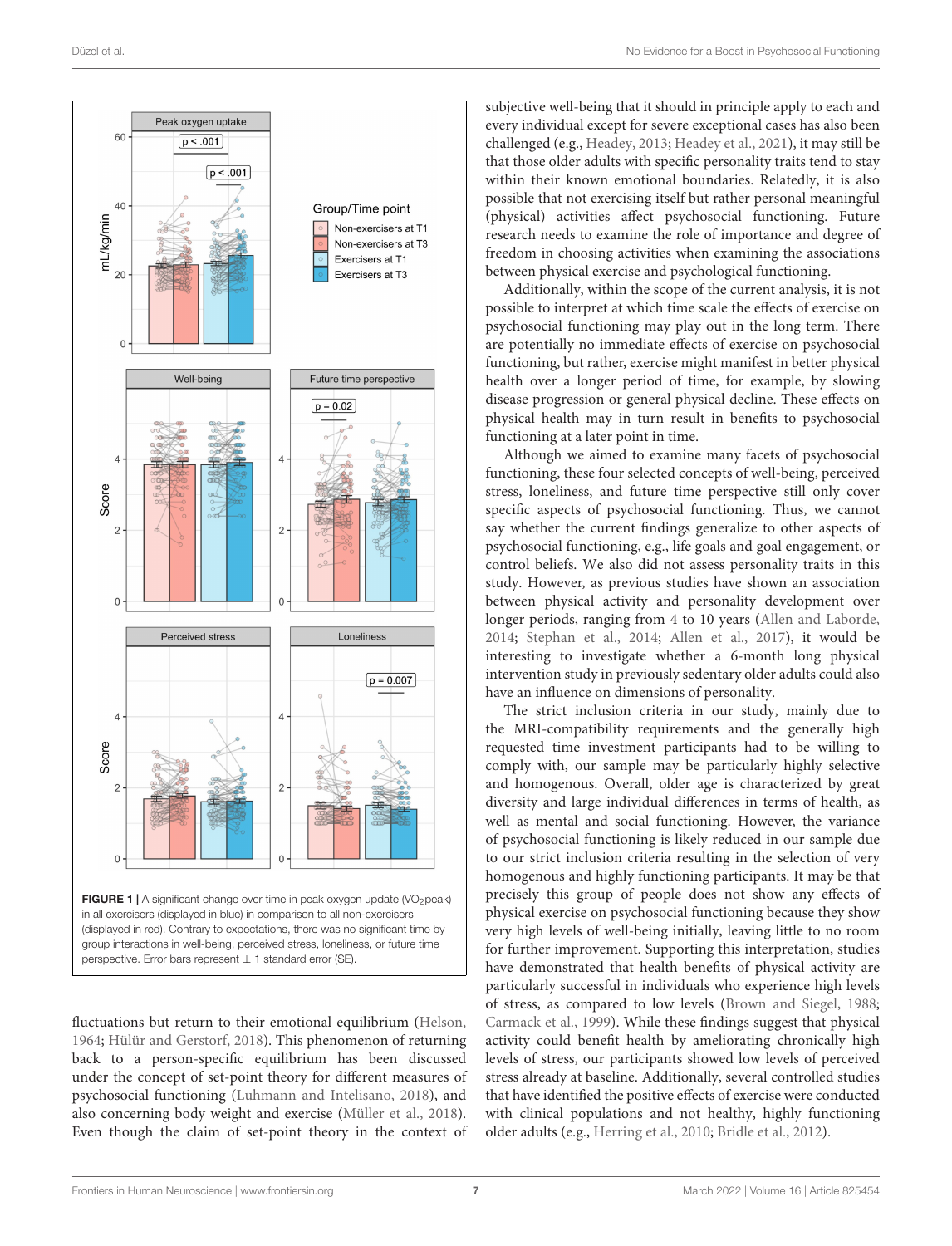Most studies investigating the effects of physical activity on psychosocial functioning have used questionnaires and have primarily tested between-person associations. Thus, in the current study and others with similar designs, there is an inherent need to employ methods that can examine dynamic withinperson processes [for a review, see [Kanning et al.](#page-9-40) [\(2013\)](#page-9-40)]. The selected scales assessing well-being, perceived stress, loneliness, and future time perspective within the current intervention study may be not sensitive enough to measure within-person changes and may rather capture stable traits. The absence of exercise effects on well-being in the current healthy sample may result from a relatively high level of life satisfaction that older adults regularly experience, as well as the lack of sufficient sensitivity to small changes in the instruments used to measure subjective wellbeing.

Physical exercise can vary across various dimensions, further complicating the overall understanding of its relationship with psychosocial functioning. Different factors need to be assessed to gain a more global understanding of engagement in physical exercise and potential changes that can occur on the levels of physiology (e.g., catecholamines, endorphins), psychology (e.g., distraction, mastery), and environment (e.g., social integration). Our at-home training using bicycle ergometers and an appbased training regime may have presented different challenges to participants than training regimes in other studies. For example, physical exercise training was predominantly done at home in an individual setting, and there was only one group session per week. This provided participants with a great amount of flexibility as to when exactly to engage in the training, but at the same time put quite some responsibility on them to keep up with the training schedule. Similarly, there could be specific dose effects of exercise: overall duration of the intervention, but also individual session length and session frequency might have an influence on the psychosocial benefits. Meta-analyses targeting these questions in younger adults found that longer periods of training are associated with the largest effects on anxiety [\(Petruzzello et al.,](#page-9-41) [1991\)](#page-9-41) and depression [\(North et al.,](#page-9-42) [1990\)](#page-9-42). A review on training effects in the aging population concluded that programs lasting less than 10 weeks have less consistent effects on psychological well-being than longer study protocols [\(McAuley and Rudolph,](#page-9-9) [1995\)](#page-9-9). However, at least regarding training duration, our intervention spanning 6 months was well beyond the 10-week threshold and should have provided enough time for an effect on psychosocial functioning.

However, it may also be that physical fitness per se is not implicated in physical effects on well-being. Several studies show effects of other training paradigms, such as dancing or yoga, on various psychological measures such as perceived stress and affect [\(West et al.,](#page-10-1) [2004\)](#page-10-1). Nevertheless, a common conception of the potential positive effects of physical exercise on brain structure and function, and therefore cognitive functioning, relies on the following assumed mechanism of action: physical exercise targets the cardiovascular system and may therefore lead to increased brain perfusion, resulting in better oxygenation of all cells [\(Pereira et al.,](#page-9-5) [2007\)](#page-9-5). This in turn may lead to maintained or even improved indices of brain structure, as angiogenesis may trigger neurogenesis, synaptogenesis, or changes in neuropil, all leading to increased gray matter volume [\(Kleemeyer et al.,](#page-9-6)

[2015;](#page-9-6) [Maass et al.,](#page-9-7) [2015\)](#page-9-7). This line of reasoning is why much of the literature on plasticity in older adults, including our study, employs aerobic exercise to investigate its effect on psychological parameters. Whether this is indeed the most powerful tool to positively influence psychosocial factors in contrast to nonaerobic exercise training regimes has not been fully investigated. Less aerobically intensive forms of exercise may produce stronger effects on psychosocial functioning, as they cause less immediate stress for participants and may therefore exert a more direct effect on subjective well-being, for example. This is not to imply that the currently hypothesized mechanism of aerobic exercise on improved cognition and brain structure and function is invalid, but rather calls for a more differentiated investigation in the field regarding psychosocial functioning.

### **CONCLUSION**

Our 6-month at-home exercise intervention resulted in significantly increased fitness compared to a control group. Contrary to expectations, we did not find evidence for a beneficial effect of this fitness increase on psychosocial functioning, specifically on well-being, perceived stress, loneliness, or future time perspective. This may be due to pronounced stability of such psychological traits in older age; the current sample may have maintained relatively high levels of psychosocial functioning, which in turn may be due to the highly selective nature of this study. Finally, it is plausible that the mechanism underlying the beneficial effects of physical exercise on brain structure and function and on cognition differs fundamentally from that of the effects on psychosocial functioning. That is, while the positive effects on the brain and cognition are hypothesized to be driven by aerobic training via influences on brain perfusion, angiogenesis, and other cellular changes, the driving factors of change in psychosocial functioning may lie in other aspects of physical exercise, for example, in experiences of mastery or a feeling of community. This interpretation was suggested before (e.g., [McAuley et al.,](#page-9-24) [2000\)](#page-9-24), and we can add that our findings are consistent with this interpretation, specifically, our finding that at-home bicycle ergometer interval training over 6 months did improve fitness but did not have a beneficial effect on the four major domains of psychosocial functioning we measured.

# DATA AVAILABILITY STATEMENT

The raw data supporting the conclusions of this article will be made available by the authors, without undue reservation.

### ETHICS STATEMENT

The studies involving human participants were reviewed and approved by Ethikkommission der Deutschen Gesellschaft für Psychologie. The participants provided their written informed consent to participate in this study.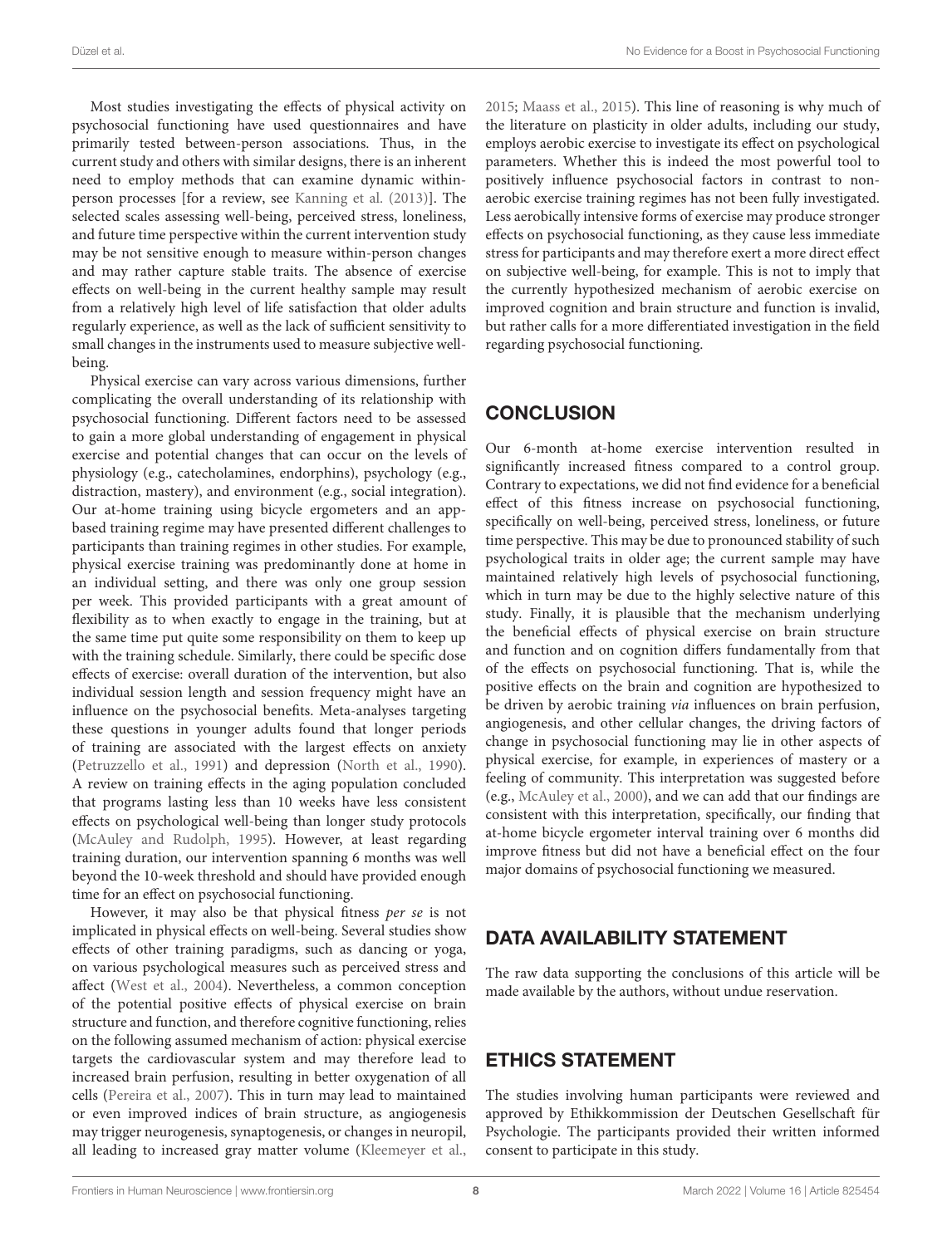# AUTHOR CONTRIBUTIONS

EW, SD, and SK: development study design. CM, EW, JP, SD, and SP: data acquisition. EW, JD, and SD: analyses. AB, BW, EW, SD, JD, JP, SK, and SP: evaluation of findings and writing the manuscript. All authors contributed to the article and approved the submitted version.

### FUNDING

This work was supported by the Max Planck Society and the Max Planck Institute for Human Development and is part of the BMBF funded EnergI Consortium (01GQ1421B).

### ACKNOWLEDGMENTS

We are very grateful to the Babbel team for providing us with free access to their language learning app, and to the

### **REFERENCES**

- <span id="page-8-12"></span>Adams, J., and Nettle, D. (2009). Time perspective, personality and smoking, body mass, and physical activity: an empirical study. Br. J. Health Psychol. 14, 83–105. [doi: 10.1348/135910708X299664](https://doi.org/10.1348/135910708X299664)
- <span id="page-8-1"></span>Ahlskog, J. E., Geda, Y. E., Graff-Radford, N. R., and Petersen, R. C. (2011). Physical exercise as a preventive or disease-modifying treatment of dementia and brain aging. Mayo Clin. Proc. 86, 876–884. [doi: 10.4065/mcp.2011.0252](https://doi.org/10.4065/mcp.2011.0252)
- <span id="page-8-26"></span>Allen, M. S., and Laborde, S. (2014). The Role of Personality in Sport and Physical Activity. Curr. Direct. Psychol. Sci. 23, 460–465. [doi: 10.1177/0963721414550705](https://doi.org/10.1177/0963721414550705)
- <span id="page-8-27"></span>Allen, M. S., Magee, C. A., Vella, S. A., and Laborde, S. (2017). Bidirectional associations between personality and physical activity in adulthood. Health Psychol. 36, 332–336. [doi: 10.1037/hea0000371](https://doi.org/10.1037/hea0000371)
- <span id="page-8-11"></span>Andre, L., Van Vianen, A. E. M., Peetsma, T. T. D., and Oort, F. J. (2018). Motivational power of future time perspective: Meta-analyses in education, work, and health. PLoS One 13:190492. [doi: 10.1371/journal.pone.0190492](https://doi.org/10.1371/journal.pone.0190492)
- <span id="page-8-8"></span>Atlantis, E., Chow, C. M., Kirby, A., and Fiatarone Singh, M. (2004). An effective exercise-based intervention for improving mental health and quality of life measures: a randomized controlled trial. Prev. Med. 39, 424–434. [doi: 10.1016/](https://doi.org/10.1016/j.ypmed.2004.02.007) [j.ypmed.2004.02.007](https://doi.org/10.1016/j.ypmed.2004.02.007)
- <span id="page-8-23"></span>Baltes, P. B. (1987). Theoretical propositions of life-span developmental psychology: on the dynamics between growth and decline. Dev. Psychol. 23, 611–626. [doi: 10.1037/0012-1649.23.5.611](https://doi.org/10.1037/0012-1649.23.5.611)
- <span id="page-8-28"></span>Bridle, C., Spanjers, K., Patel, S., Atherton, N. M., and Lamb, S. E. (2012). Effect of exercise on depression severity in older people: systematic review and metaanalysis of randomised controlled trials. Br. J. Psychiat. 201, 180–185. [doi:](https://doi.org/10.1192/bjp.bp.111.095174) [10.1192/bjp.bp.111.095174](https://doi.org/10.1192/bjp.bp.111.095174)
- <span id="page-8-3"></span>Brown, D. R. (1992). Physical activity, aging, and psychological well-being: an overview of the research. Can. J. Sport Sci. 17, 185–193.
- <span id="page-8-6"></span>Brown, J. D., and Siegel, J. M. (1988). Exercise as a buffer of life stress: A prospective study of adolescent health. Health Psychol. 7, 341–353. [doi: 10.1037/0278-6133.](https://doi.org/10.1037/0278-6133.7.4.341) [7.4.341](https://doi.org/10.1037/0278-6133.7.4.341)
- <span id="page-8-7"></span>Carmack, C. L., Boudreaux, E., Amaral-Melendez, M., Brantley, P. J., and De Moor, C. (1999). Aerobic fitness and leisure physical activity as moderators of the stress-illness relation. Ann. Behav. Med. 21, 251–257. [doi: 10.1007/BF02884842](https://doi.org/10.1007/BF02884842)
- <span id="page-8-19"></span>Carstensen, L. L., and Lang, F. R. (1996). Future time perspective scale. Unpublished manuscript. Stanford, CA: Stanford University.
- <span id="page-8-25"></span>Charles, S. T., and Carstensen, L. L. (2010). Social and emotional aging. Ann. Rev. Psychol. 61, 383–409. [doi: 10.1146/annurev.psych.093008.100448](https://doi.org/10.1146/annurev.psych.093008.100448)
- <span id="page-8-24"></span>Charles, S. T., Reynolds, C. A., and Gatz, M. (2001). Age-related differences and change in positive and negative affect over 23 years. J. Person. Soc. Psychol. 80, 136–151. [doi: 10.1037/0022-3514.80.1.136](https://doi.org/10.1037/0022-3514.80.1.136)
- <span id="page-8-21"></span>Cohen, J. (1988). Statistical power analysis for the behavioral sciences. Mahwah, NJ: Lawrence Erlbaum Associates.

Neotiv team for providing the app for ergometer training as well as their technical support. We thank Maria Bautista-Sanchez and Matthew Youlden as our Spanish instructors, Katrin Sohnrey as our toning and stretching instructor, and Carsten Sommerfeldt and everyone at Shared Reading for organizing our book club. We thank Kirsten Becker and Anke Schepers-Klingebiel for invaluable organizational assistance, Sebastian Schröder and his team for their help with all technical equipment, and the MRI team at the Max Planck Institute for Human Development (Sonali Beckmann, Nadine Taube, Thomas Feg, and Davide Satoro) as well as all participants for their time and support.

### <span id="page-8-22"></span>SUPPLEMENTARY MATERIAL

The Supplementary Material for this article can be found online at: [https://www.frontiersin.org/articles/10.3389/fnhum.](https://www.frontiersin.org/articles/10.3389/fnhum.2022.825454/full#supplementary-material) [2022.825454/full#supplementary-material](https://www.frontiersin.org/articles/10.3389/fnhum.2022.825454/full#supplementary-material)

- <span id="page-8-4"></span>Cohen, S., Janicki-Deverts, D., and Miller, G. E. (2007). Psychological stress and disease. J. Am. Med. Assoc. 298, 1685–1687. [doi: 10.1001/jama.298.1](https://doi.org/10.1001/jama.298.14.1685) [4.1685](https://doi.org/10.1001/jama.298.14.1685)
- <span id="page-8-18"></span>Cohen, S., Karmack, T., and Mermelstein, R. (1994). Perceived stress scale. Meas. Stress 10, 1–2.
- <span id="page-8-9"></span>de Jong-Gierveld, J. (1987). Developing and Testing a Model of Loneliness. J. Person. Soc. Psychol. 53, 119–128. [doi: 10.1037/0022-3514.53.1.119](https://doi.org/10.1037/0022-3514.53.1.119)
- <span id="page-8-17"></span>Diener, E., Emmons, R. A., Larsen, R. J., and Griffin, S. (1985). The Satisfaction With Life Scale. J. Personal. Assess. 49, 71–75. [doi: 10.1207/s15327752jpa4](https://doi.org/10.1207/s15327752jpa4901_13) [901\\_13](https://doi.org/10.1207/s15327752jpa4901_13)
- <span id="page-8-10"></span>Ehlers, D. K., Daugherty, A. M., Burzynska, A. Z., Fanning, J., Awick, E. A., Chaddock-Heyman, L., et al. (2017). Regional brain volumes moderate, but do not mediate, the effects of group-based exercise training on reductions in loneliness in older adults. Front. Aging Neurosci. 9:110. [doi: 10.3389/fnagi.2017.](https://doi.org/10.3389/fnagi.2017.00110) [00110](https://doi.org/10.3389/fnagi.2017.00110)
- <span id="page-8-20"></span>Faul, F., Erdfelder, E., Lang, A. G., and Buchner, A. (2007). G∗Power 3: a flexible statistical power analysis program for the social, behavioral, and biomedical sciences. Behav. Res. Methods 39, 175–191. [doi: 10.3758/BF03193146](https://doi.org/10.3758/BF03193146)
- <span id="page-8-0"></span>Ferencz, B., Laukka, E. J., Welmer, A.-K., Kalpouzos, G., Angleman, S., Keller, L., et al. (2014). The benefits of staying active in old age: physical activity counteracts the negative influence of PICALM, BIN1, and CLU risk alleles on episodic memory functioning. Psychol. Aging 29, 440–449. [doi: 10.1037/](https://doi.org/10.1037/a0035465) [a0035465](https://doi.org/10.1037/a0035465)
- <span id="page-8-2"></span>Firth, J., Stubbs, B., Vancampfort, D., Schuch, F., Lagopoulos, J., Rosenbaum, S., et al. (2018). Effect of aerobic exercise on hippocampal volume in humans: a systematic review and meta-analysis. NeuroImage 166, 230–238. [doi: 10.1016/j.](https://doi.org/10.1016/j.neuroimage.2017.11.007) [neuroimage.2017.11.007](https://doi.org/10.1016/j.neuroimage.2017.11.007)
- <span id="page-8-16"></span>Gerstorf, D., Hülür, G., Drewelies, J., Eibich, P., Duezel, S., Demuth, I., et al. (2015). Secular changes in late-life cognition and well-being: Towards a long bright future with a short brisk ending? Psychol. Aging 30, 301–310. [doi: 10.1037/](https://doi.org/10.1037/pag0000016) [pag0000016](https://doi.org/10.1037/pag0000016)
- <span id="page-8-13"></span>Gulley, T. (2013). Time Perspective and Physical Activity Among Central Appalachian Adolescents. J. Sch. Nurs. 29, 123–131. [doi: 10.1177/](https://doi.org/10.1177/1059840512456552) [1059840512456552](https://doi.org/10.1177/1059840512456552)
- <span id="page-8-14"></span>Guthrie, L. C., Lessl, K., Ochl, O., and Ward, M. M. (2013). Time perspective and smoking, obesity, and exercise in a community dwelling sample. Am. J. Health Behav. 37, 171–180. [doi: 10.5993/AJHB.37.2.4](https://doi.org/10.5993/AJHB.37.2.4)
- <span id="page-8-15"></span>Hall, P. A., and Epp, L. (2013). Does domain-specific time perspective predict accelerometer assessed physical activity? An examination of ecological moderators. Psychol. Sport Exerc. 14, 50–56. [doi: 10.1016/j.psychsport.2012.07.](https://doi.org/10.1016/j.psychsport.2012.07.003) [003](https://doi.org/10.1016/j.psychsport.2012.07.003)
- <span id="page-8-5"></span>Haskell, W. L., Lee, I. M., Pate, R. R., Powell, K. E., Blair, S. N., Franklin, B. A., et al. (2007). Physical activity and public health: updated recommendation for adults from the American College of Sports Medicine and the American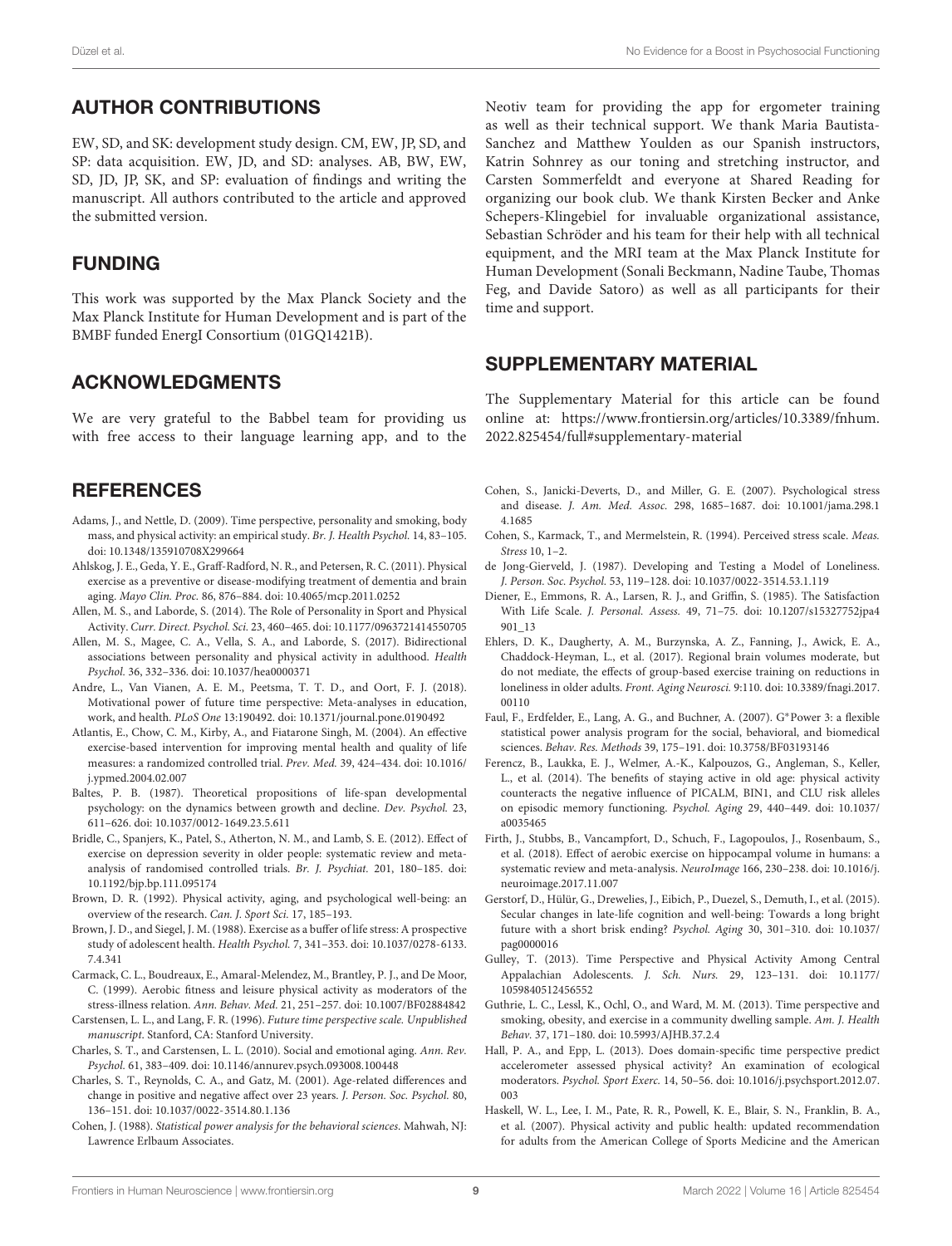Heart Association. Med. Sci. Sports Exerc. 39, 1423-1434. [doi: 10.1249/mss.](https://doi.org/10.1249/mss.0b013e3180616b27) [0b013e3180616b27](https://doi.org/10.1249/mss.0b013e3180616b27)

- <span id="page-9-14"></span>Hassmén, P., Koivula, N., and Uutela, A. (2000). Physical exercise and psychological well-being: a population study in Finland. Prevent. Med. 30, 17–25. [doi: 10.1006/pmed.1999.0597](https://doi.org/10.1006/pmed.1999.0597)
- <span id="page-9-37"></span>Headey, B. (2013). Set-Point Theory May Now Need Replacing: death of a Paradigm?? Oxford Handb. Happ. 2013, 1–18. [doi: 10.1093/oxfordhb/](https://doi.org/10.1093/oxfordhb/9780199557257.013.0066) [9780199557257.013.0066](https://doi.org/10.1093/oxfordhb/9780199557257.013.0066)
- <span id="page-9-38"></span>Headey, B., Trommsdorff, G., and Wagner, G. G. (2021). Alternative Recipes for Life Satisfaction: evidence from Five World Regions. Appl. Res. Q. Life 2021:3. [doi: 10.1007/s11482-021-09937-3](https://doi.org/10.1007/s11482-021-09937-3)
- <span id="page-9-32"></span>Heckhausen, J., Wrosch, C., and Schulz, R. (2010). A Motivational Theory of Life-Span Development. Psychol. Rev. 117, 32–60. [doi: 10.1037/a0017668](https://doi.org/10.1037/a0017668)
- <span id="page-9-33"></span>Helson, H. (1964). Current trends and issues in adaptation-level theory. Am. Psychol. 19, 26–38. [doi: 10.1037/h0040013](https://doi.org/10.1037/h0040013)
- <span id="page-9-39"></span>Herring, M. P., O'Connor, P. J., and Dishman, R. K. (2010). The effect of exercise training on anxiety symptoms among patients: a systematic review. Archiv. Intern. Med. 170, 321–331. [doi: 10.1001/archinternmed.2009.530](https://doi.org/10.1001/archinternmed.2009.530)
- <span id="page-9-29"></span>Hülür, G., Drewelies, J., Eibich, P., Düzel, S., Demuth, I., Ghisletta, P., et al. (2016). Cohort differences in psychosocial function over 20 years: current older adults feel less lonely and less dependent on external circumstances. Gerontology 62, 354–361. [doi: 10.1159/000438991](https://doi.org/10.1159/000438991)
- <span id="page-9-34"></span>Hülür, G., and Gerstorf, D. (2018). Set point in The SAGE encyclopedia of lifespan human development. Thousand Oaks: SAGE Publications, 1958–1960. [doi: 10.](https://doi.org/10.4135/9781506307633.n728) [4135/9781506307633.n728](https://doi.org/10.4135/9781506307633.n728)
- <span id="page-9-40"></span>Kanning, M. K., Ebner-Priemer, U. W., and Schlicht, W. M. (2013). How to Investigate Within-Subject Associations between Physical Activity and Momentary Affective States in Everyday Life: a Position Statement Based on a Literature Overview. Front. Psychol. 4, 1–16. [doi: 10.3389/fpsyg.2013.00187](https://doi.org/10.3389/fpsyg.2013.00187)
- <span id="page-9-31"></span>Kass, R. E., and Raftery, A. E. (1995). Bayes factors. J. Am. Statist. Assoc. 90, 773–795. [doi: 10.1080/01621459.1995.10476572](https://doi.org/10.1080/01621459.1995.10476572)
- <span id="page-9-19"></span>Klaperski, S., von Dawans, B., Heinrichs, M., and Fuchs, R. (2013). Does the level of physical exercise affect physiological and psychological responses to psychosocial stress in women? Psychol. Sport Exerc. 14, 266–274. [doi: 10.1016/j.](https://doi.org/10.1016/j.psychsport.2012.11.003) [psychsport.2012.11.003](https://doi.org/10.1016/j.psychsport.2012.11.003)
- <span id="page-9-6"></span>Kleemeyer, M. M., Kühn, S., Prindle, J., Bodammer, N. C., Brechtel, L., Garthe, A., et al. (2015). Changes in fitness are associated with changes in hippocampal microstructure and hippocampal volume among older adults. NeuroImage 2015:26. [doi: 10.1016/j.neuroimage.2015.11.026](https://doi.org/10.1016/j.neuroimage.2015.11.026)
- <span id="page-9-30"></span>Kozik, P., Drewelies, J., Düzel, S., Demuth, I., Steinhagen-Thiessen, E., Gerstorf, D., et al. (2020). Future time perspective: dimensions of opportunities, life, and time are differentially associated with physical health, cognitive functioning, and well-being in old age. Aging Ment. Health 24, 1487–1495. [doi: 10.1080/](https://doi.org/10.1080/13607863.2019.1594159) [13607863.2019.1594159](https://doi.org/10.1080/13607863.2019.1594159)
- <span id="page-9-13"></span>Langlois, F., Vu, T. T. M., Chassé, K., Dupuis, G., Kergoat, M. J., and Bherer, L. (2013). Benefits of physical exercise training on cognition and quality of life in frail older adults. J. Gerontol. 68, 400–404. [doi: 10.1093/geronb/gbs069](https://doi.org/10.1093/geronb/gbs069)
- <span id="page-9-2"></span>Lear, S. A., Hu, W., Rangarajan, S., Gasevic, D., Leong, D., Iqbal, R., et al. (2017). The effect of physical activity on mortality and cardiovascular disease in 130?000 people from 17 high-income, middle-income, and low-income countries: the PURE study. Lancet 390, 2643–2654. [doi: 10.1016/S0140-](https://doi.org/10.1016/S0140-6736(17)31634-3) [6736\(17\)31634-3](https://doi.org/10.1016/S0140-6736(17)31634-3)
- <span id="page-9-20"></span>Lippke, S., Wienert, J., Kuhlmann, T., Fink, S., and Hambrecht, R. (2015). Perceived stress, physical activity and motivation: Findings from an internet study. Ann. Sports Med. Res. 2, 1012.
- <span id="page-9-35"></span>Luhmann, M., and Intelisano, S. (2018). Hedonic Adaptation and the Set Point for Subjective Well-Being. Handbook Well-Being 2018, 1–26.
- <span id="page-9-7"></span>Maass, A., Düzel, S., Goerke, M., Becke, A., Sobieray, U., Neumann, K., et al. (2015). Vascular hippocampal plasticity after aerobic exercise in older adults. Mole. Psychiatry 20, 585–593. [doi: 10.1038/mp.2014.114](https://doi.org/10.1038/mp.2014.114)
- <span id="page-9-1"></span>Macpherson, H., Teo, W.-P., Schneider, L. A., and Smith, A. E. (2017). A Life-Long Approach to Physical Activity for Brain Health. Front. Aging Neurosci. 9:147. [doi: 10.3389/fnagi.2017.00147](https://doi.org/10.3389/fnagi.2017.00147)
- <span id="page-9-16"></span>Mandolesi, L., Polverino, A., Montuori, S., Foti, F., Ferraioli, G., Sorrentino, P., et al. (2018). Effects of physical exercise on cognitive functioning and wellbeing: biological and psychological benefits. Front. Psychol. 9, 1–11. [doi: 10.3389/fpsyg.](https://doi.org/10.3389/fpsyg.2018.00509) [2018.00509](https://doi.org/10.3389/fpsyg.2018.00509)
- <span id="page-9-25"></span>Masi, C. M., Chen, H. Y., Hawkley, L. C., and Cacioppo, J. T. (2011). A metaanalysis of interventions to reduce loneliness. Personal. Soc. Psychol. Rev. 15, 219–266. [doi: 10.1177/1088868310377394](https://doi.org/10.1177/1088868310377394)
- <span id="page-9-24"></span>McAuley, E., Blissmer, B., Marquez, D. X., Jerome, G. J., Kramer, A. F., and Katula, J. (2000). Social relations, physical activity, and well-being in older adults. Prevent. Med. 31, 608–617. [doi: 10.1006/pmed.2000.0740](https://doi.org/10.1006/pmed.2000.0740)
- <span id="page-9-15"></span>McAuley, E., Morris, K. S., Motl, R. W., Hu, L., Konopack, J. F., and Elavsky, S. (2007). Long-term follow-up of physical activity behavior in older adults. Health Psychol. 26, 375–380. [doi: 10.1037/0278-6133.26.3.375](https://doi.org/10.1037/0278-6133.26.3.375)
- <span id="page-9-9"></span>McAuley, E., and Rudolph, D. (1995). Physical Activity, Aging, and Psychological Well-Being. Journal of Aging and Physical Activity 3, 67–96. [doi: 10.1123/japa.](https://doi.org/10.1123/japa.3.1.67) [3.1.67](https://doi.org/10.1123/japa.3.1.67)
- <span id="page-9-22"></span>McEwen, B. S. (2007). Physiology and neurobiology of stress and adaptation: Central role of the brain. Physiol. Rev. 87, 873–904. [doi: 10.1152/physrev.00041.](https://doi.org/10.1152/physrev.00041.2006) [2006](https://doi.org/10.1152/physrev.00041.2006)
- <span id="page-9-26"></span>McEwen, B. S., and Gianaros, P. J. (2011). Stress- and allostasis-induced brain plasticity. Annu. Rev. Med. 62, 431–445. [doi: 10.1146/annurev-med-052209-](https://doi.org/10.1146/annurev-med-052209-100430) [100430](https://doi.org/10.1146/annurev-med-052209-100430)
- <span id="page-9-27"></span>McHugh, J. E., and Lawlor, B. A. (2012). Exercise and social support are associated with psychological distress outcomes in a population of communitydwelling older adults. J. Health Psychol. 17, 833–844. [doi: 10.1177/13591053114](https://doi.org/10.1177/1359105311423861) [23861](https://doi.org/10.1177/1359105311423861)
- <span id="page-9-21"></span>Miller, G., Chen, E., and Cole, S. W. (2009). Health psychology: developing biologically plausible models linking the social world and physical health. Annu. Rev. Psychol. 60, 501–524. [doi: 10.1146/annurev.psych.60.110707.1](https://doi.org/10.1146/annurev.psych.60.110707.163551) [63551](https://doi.org/10.1146/annurev.psych.60.110707.163551)
- <span id="page-9-36"></span>Müller, M. J., Geisler, C., Heymsfield, S. B., and Bosy-Westphal, A. (2018). Recent advances in understanding body weight homeostasis in humans. F1000Research 7:14151. [doi: 10.12688/f1000research.14151.1](https://doi.org/10.12688/f1000research.14151.1)
- <span id="page-9-23"></span>Netz, Y., Goldsmith, R., Shimony, T., Arnon, M., and Zeev, A. (2013). Loneliness is associated with an increased risk of sedentary life in older Israelis. Aging Ment. Health 17, 40–47. [doi: 10.1080/13607863.2012.715140](https://doi.org/10.1080/13607863.2012.715140)
- <span id="page-9-11"></span>Netz, Y., Wu, M. J., Becker, B. J., and Tenenbaum, G. (2005). Physical activity and psychological well-being in advanced age: a meta-analysis of intervention studies. Psychol. Aging 20, 272–284. [doi: 10.1037/0882-7974.20.2.272](https://doi.org/10.1037/0882-7974.20.2.272)
- <span id="page-9-4"></span>Ngandu, T., Lehtisalo, J., Solomon, A., Levälahti, E., Ahtiluoto, S., Antikainen, R., et al. (2015). A 2 year multidomain intervention of diet, exercise, cognitive training, and vascular risk monitoring versus control to prevent cognitive decline in at-risk elderly people (FINGER): a randomised controlled trial. Lancet 385, 2255–2263. [doi: 10.1016/S0140-6736\(15\)60461-5](https://doi.org/10.1016/S0140-6736(15)60461-5)
- <span id="page-9-42"></span>North, T. C., McCullagh, P., and Tran, Z. V. (1990). Effect of exercise on depression. Exercise Sport Sci. Rev. 18, 379–416.
- <span id="page-9-8"></span>O'Connor, P. J., Aenchbacher, L. E., and Dishman, R. K. (1993). Physical activity and depression in the elderly. J. Phys. Act. 1, 34–58. [doi: 10.1123/japa.1.1.34](https://doi.org/10.1123/japa.1.1.34)
- <span id="page-9-12"></span>Penedo, F. J., and Dahn, J. R. (2005). Exercise and well-being: a review of mental and physical health benefits associated with physical activity. Curr. Opin. Psych. 18, 189–193. [doi: 10.1097/00001504-200503000-00013](https://doi.org/10.1097/00001504-200503000-00013)
- <span id="page-9-5"></span>Pereira, A. C., Huddleston, D. E., Brickman, A. M., Sosunov, A. A., Hen, R., McKhann, G. M., et al. (2007). An in vivo correlate of exercise-induced neurogenesis in the adult dentate gyrus. Proc. Natl. Acad. Sci. U S A 104, 5638–5643. [doi: 10.1073/pnas.0611721104](https://doi.org/10.1073/pnas.0611721104)
- <span id="page-9-41"></span>Petruzzello, S. J., Landers, D. M., Hatfield, B. D., Kubitz, K. A., and Salazar, W. (1991). A Meta-Analysis on the Anxiety-Reducing Effects of Acute and Chronic Exercise: outcomes and Mechanisms. Sports Med. 11, 143–182. [doi: 10.2165/](https://doi.org/10.2165/00007256-199111030-00002) [00007256-199111030-00002](https://doi.org/10.2165/00007256-199111030-00002)
- <span id="page-9-3"></span>Podewils, L. J., Guallar, E., Kuller, L. H., Fried, L. P., Lopez, O. L., Carlson, M., et al. (2005). Physical activity, APOE genotype, and dementia risk: findings from the cardiovascular health cognition study. Am. J. Epidemiol. 161, 639–651. [doi: 10.1093/aje/kwi092](https://doi.org/10.1093/aje/kwi092)
- <span id="page-9-0"></span>Prakash, R. S., Voss, M. W., Erickson, K. I., and Kramer, A. F. (2015). Physical activity and cognitive vitality. Ann. Rev. Psychol. 66, 769–797. [doi: 10.1146/](https://doi.org/10.1146/annurev-psych-010814-015249) [annurev-psych-010814-015249](https://doi.org/10.1146/annurev-psych-010814-015249)
- <span id="page-9-28"></span>Russell, D. W. (1996). UCLA Loneliness Scale (Version 3): Reliability, Validity, and Factor Structure. J. Person. Assess. 66, 20–40. [doi: 10.1207/s15327752jpa6601\\_2](https://doi.org/10.1207/s15327752jpa6601_2)
- <span id="page-9-18"></span>Salmon, P. (2001). Effects of physical exercise on anxiety, depression, and sensitivity to stress: a unifying theory. Clin. Psychol. Rev. 21, 33–61. [doi: 10.](https://doi.org/10.1016/S0272-7358(99)00032-X) [1016/S0272-7358\(99\)00032-X](https://doi.org/10.1016/S0272-7358(99)00032-X)
- <span id="page-9-17"></span>Scully, D., Kremer, J., Meade, M. M., Graham, R., and Dudgeon, K. (1998). Physical exercise and psychological well being: a critical review. Br. J. Sports Med. 32, 111–120. [doi: 10.1136/bjsm.32.2.111](https://doi.org/10.1136/bjsm.32.2.111)
- <span id="page-9-10"></span>Spirduso, W. W., and Cronin, D. L. (2001). Exercise dose–response effects on quality of life and independent living in older adults. Med. Sci. Sports Exerc. 6(Suppl.), S598–S608. [doi: 10.1097/00005768-200106001-00028](https://doi.org/10.1097/00005768-200106001-00028)